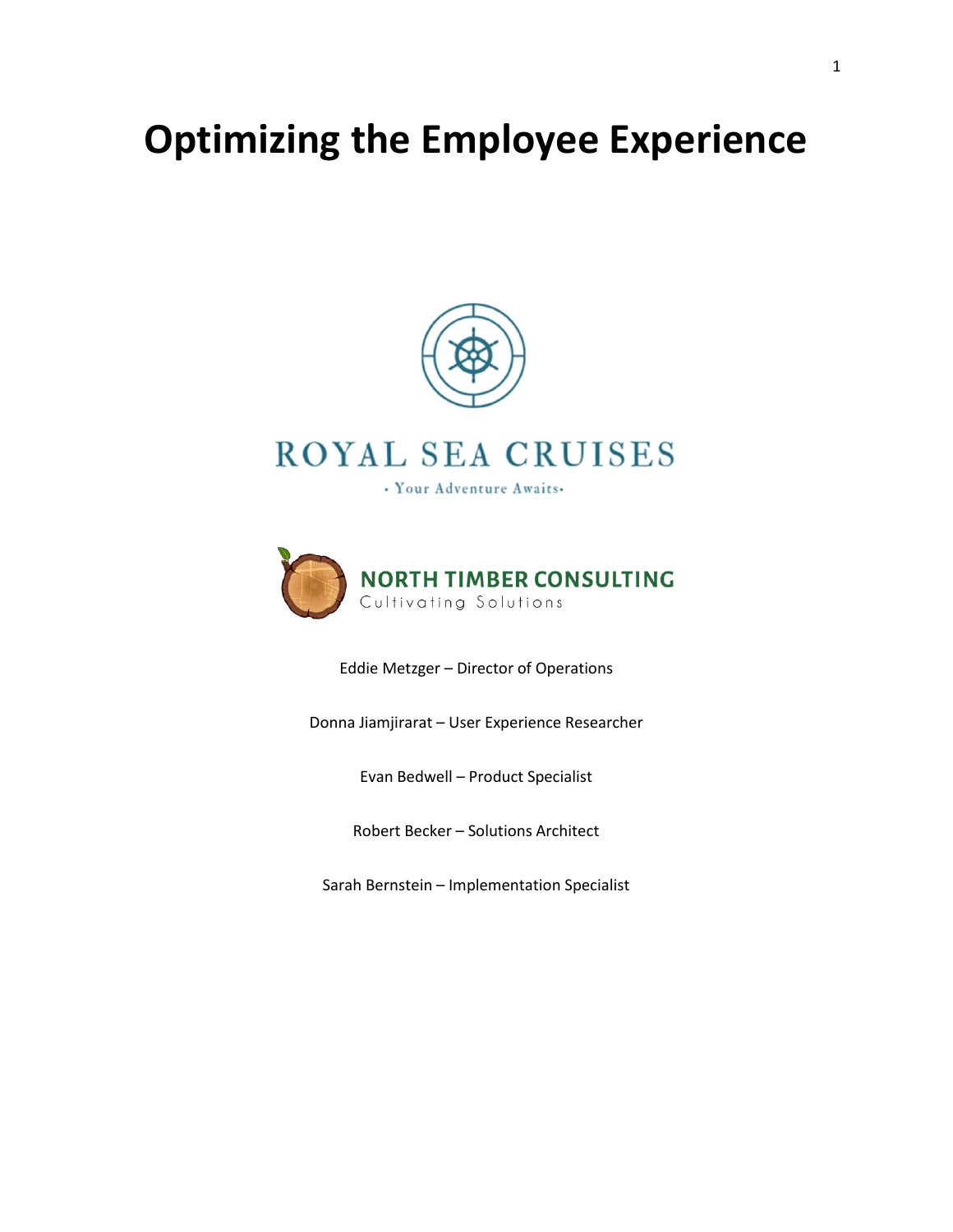#### **North Timber Consulting and the Cultivation Mindset**

North Timber Consulting is an enterprise level consulting firm that specializes in developing user-centric solutions in close collaboration with its clients. The Cultivation Mindset represents our methodology for creating and delivering resilient and adaptive solutions for enterprise clients. This methodology is built on a four-step value proposition with a focus on the growth in capabilities among end users.

- 1. Seed In this stage, the solution idea is planted in a relevant business context that leads to growth overtime.
- 2. Sapling Next, collaborating with end-users enhances their input and ability to drive change throughout the client organization.
- 3. Growth After the Sapling stage, nurturing the solution idea among key stakeholders supports growth for the entire company.
- 4. Adapt Finally, addressing changing trends in technology and the environment throughout the future is essential for clients to remain competitive and successful.

Collaboration with North Timbers Consulting ensures that solutions are user-centric and humanistic, minding how users and technology integrate in a variety of industries. North Timbers previously partnered with **Royal Caribbean** to elevate their customer experience with Smart Ships. Guests can personalize cruise experience via mobile application, web portal, and kiosks throughout the ship. Robotic bartenders take orders and mixed drinks and 24/7 video gaming suites

#### **The Importance of Employee Engagement**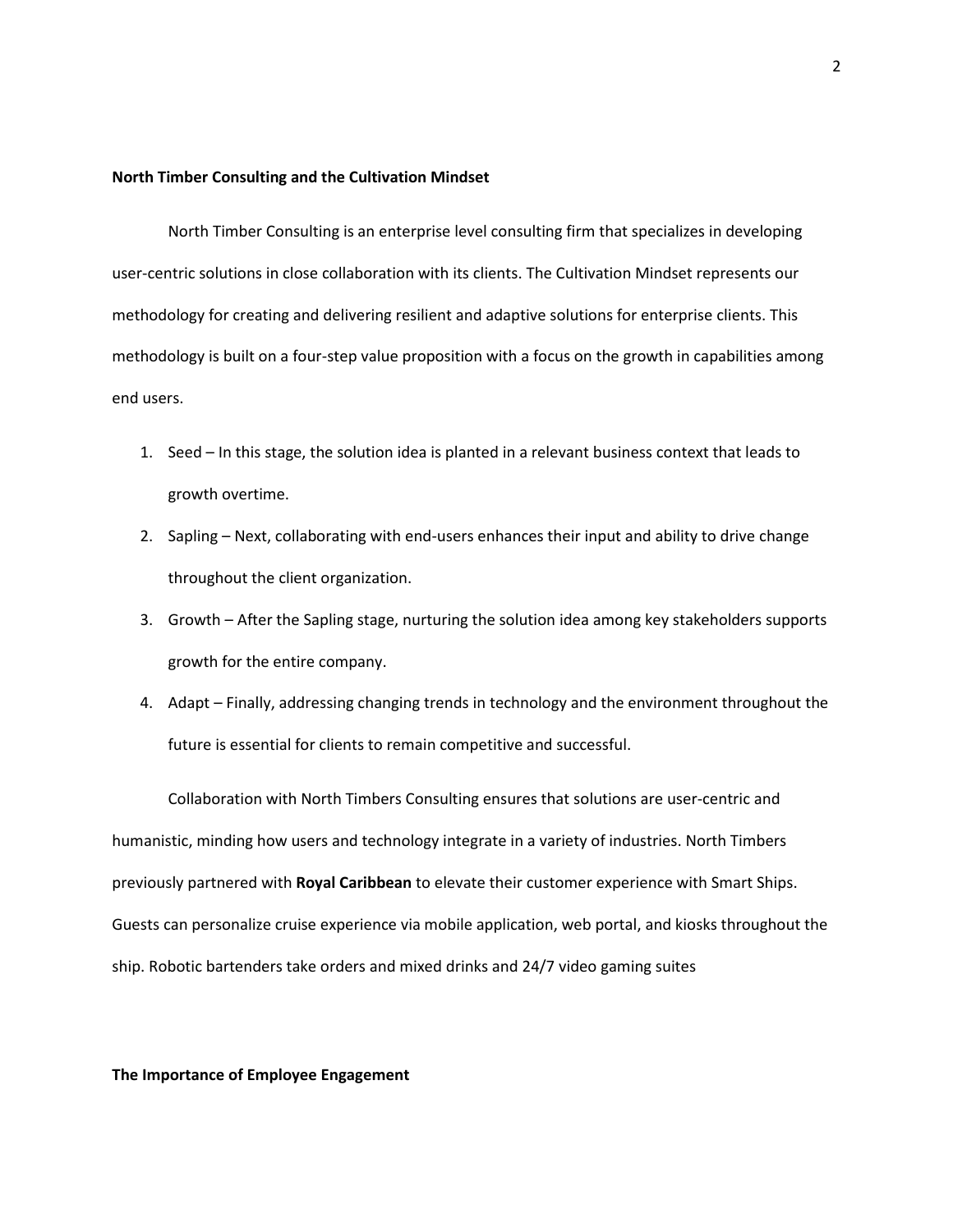Employee engagement is essential to the success of any business, especially a global one. In the United States, only 33% (15% worldwide) of employees feel engaged by their employer. To combat this, organizations like Royal Sea Cruises can take advantage of innovative communication tools to establish transparency among employees and leadership, ultimately generating trust throughout the organization (Microsoft).

Collaboration among employees and leadership ultimately results in better decision making thanks to increased responsiveness and accelerated leadership. Overtime, this engagement can empower decision-makers within the organization of a company to drive innovation and change among their peers. Engaged employees go beyond fulfilling a role and become key stakeholders and representatives of an organization's mission.

As Royal Sea Cruises looks to the future, with plans to double their fleet size and greatly expand their employee base, an adaptable unified communication and collaboration (UCC) platform is needed to not only enhance employee communication, but create opportunities for intensive collaboration, learning, engagement, and growth.

### **UCC Solution: Microsoft Teams + Microsoft 365 E5**

The timing of the Royal Sea Cruises RFP to "Optimize the Employee Experience" is appropriate regarding its current investment in Microsoft Office 365 ProPlus. As of January 2020, Microsoft Teams, a unified communication and collaboration tool, will be included within the licensing currently utilized by Royal Sea Cruises. For this reason, North Timber Consulting highly recommends using Microsoft Teams as its dedicated UCC. Additionally, while full UCC services can be utilized through Microsoft Teams, to further enhance the employee experience, we highly recommend upgrading from Microsoft Office 365 ProPlus to Microsoft E5, an enterprise edition of the licensing that offers extensive collaboration tools and cybersecurity solutions.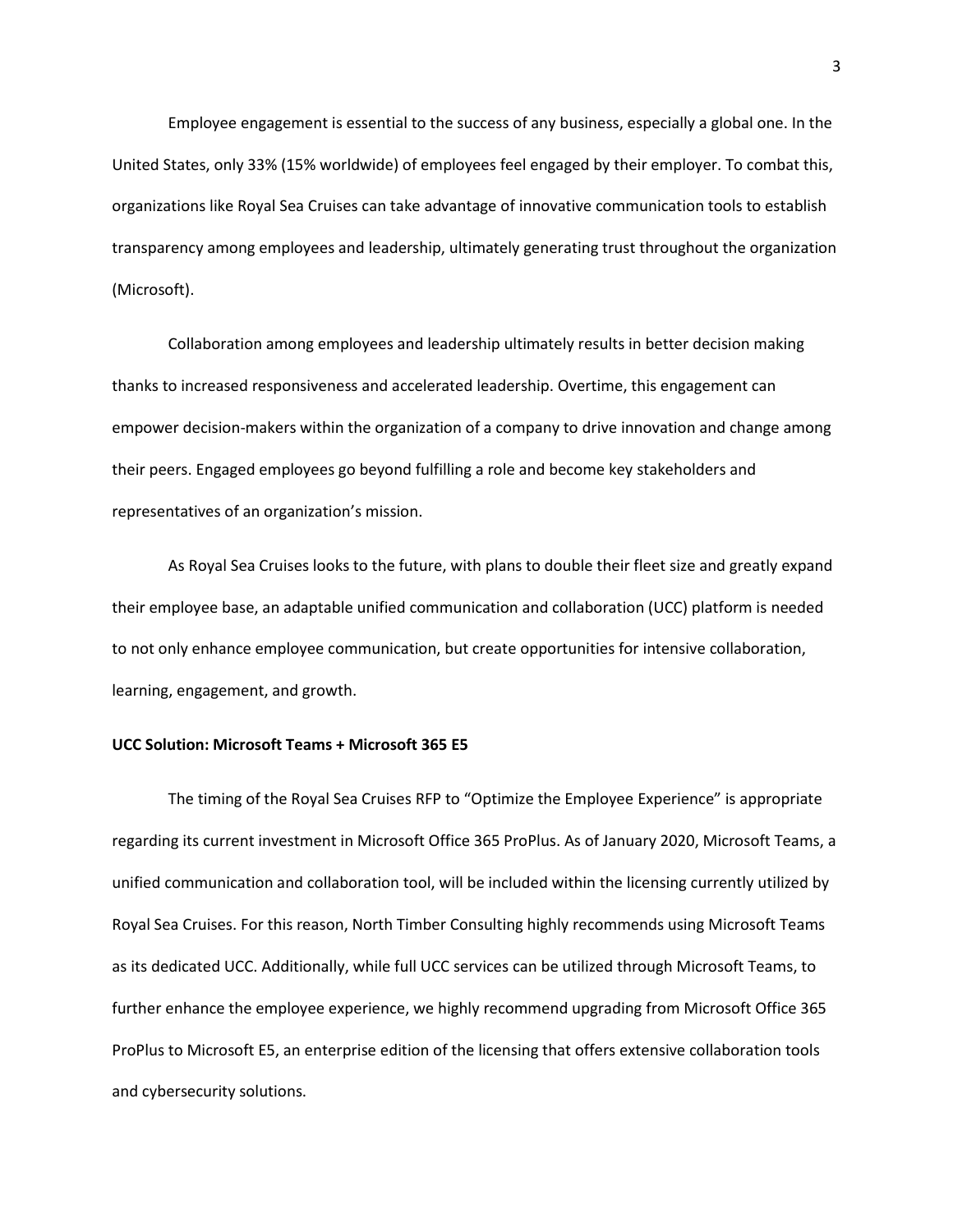#### **Demonstration of UCC Platform and Capabilities**

Within Microsoft Teams, all requested UCC platform capabilities are met. Workplace Chat, Video Meetings, File Storage and Sharing, and application integrations are currently used within Microsoft Teams. As Royal Seas continues to expand, a built-in translator can be used for instant messaging and file sharing to enable collaboration among different employees across the globe who may speak up to 44 different languages. Microsoft Teams is capable of quickly planning schedules, assigning tasks, and connecting employees on every ship in the fleet with high quality voice and video web conferencing with up to 10,000 people at once who can join on almost any device. These capabilities and features address different employee problems and scenarios.

In addition to Microsoft Teams, upgrading to Microsoft E5 exposes Royal Sea Cruises to a more robust set of features including OneDrive file storage, Stream, SharePoint, Intune, and Yammer. While each integration offers an enhanced user experience for employees, Yammer connects teams across different vessels and enables seamless content collaboration across teams. This internal social network allows employees to organically grow their company culture through interactions with colleagues, that may not even work in their department, by building comradery around common interest topics, best practices, and communities. Microsoft Teams acts as a hub for teamwork while additional applications in Microsoft E5 create opportunities for employee engagement. A tighter integration of tools like Outlook, Yammer, and Teams helps users to quickly and effectively collaborate in real-time and accomplish tasks while simultaneously growing their opportunities among peers.

# **Embedding Applications**

In addition to the integrations mentioned above, we recommend a variety of third-party applications to enhance the employee experience.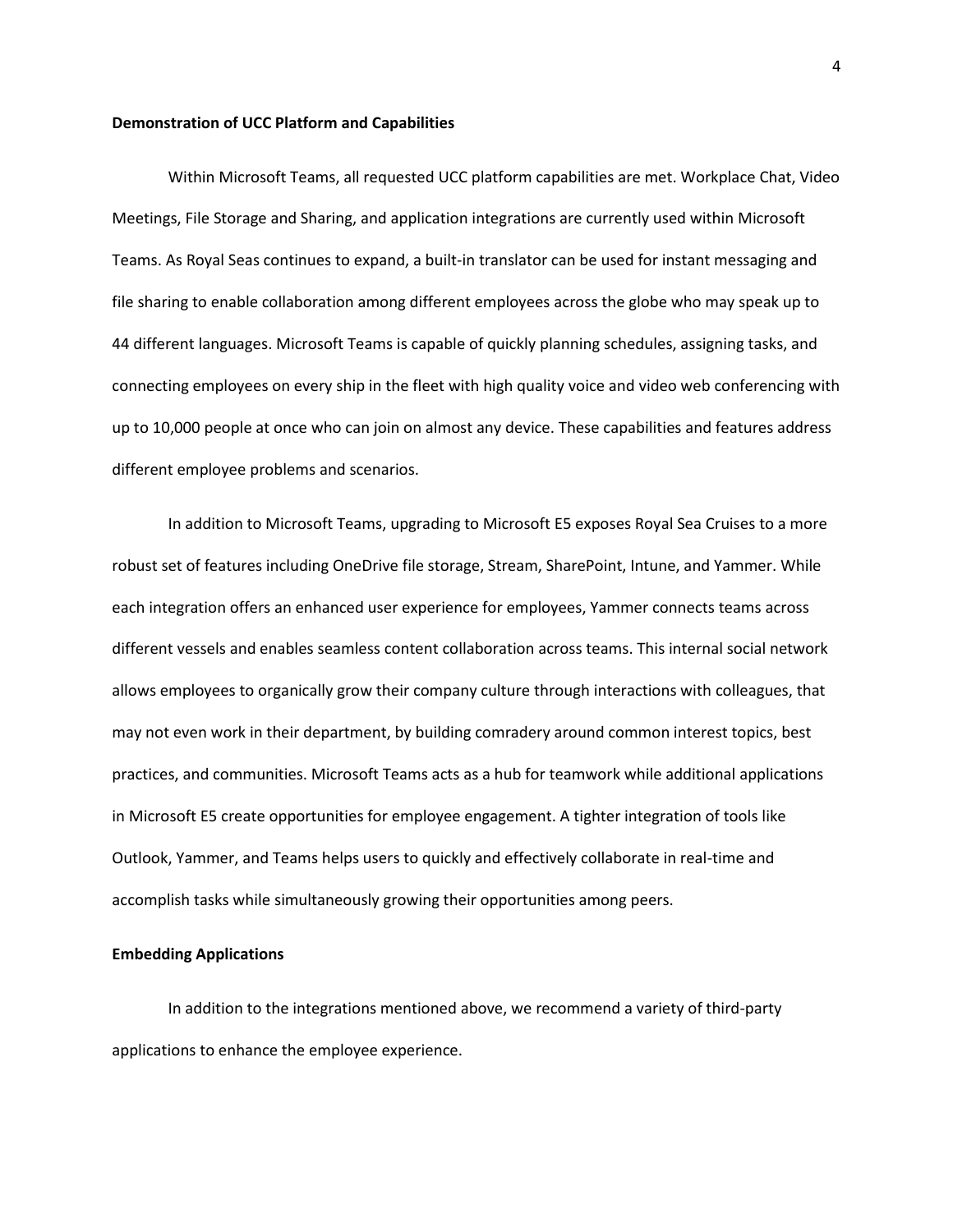- 1. Whobot As an organization that is rapidly growing, Royal Sea Cruises employees have the difficult task of keeping track of colleagues throughout the business. On a single cruise ship alone, the potential to interact with almost 700 employees presents itself on a regular basis. "Whobot" is a third-party application add-on for Microsoft Teams that helps employees easily find specific individuals that are connected to the UCC. If an IT member on *Crown of the Seasons* is searching for a security report written by an employee on *Crown of the Caribbean,* a simple search for "who created the most recent security report?" will sift through existing data and cross reference information on whomever mentioned "security report."
- 2. Growbot Employee appreciation is essential to enhancing employee engagement across a business. With an organization as large and growing as Royal Seas, the ability to give praise to employees on a regular basis can become rather cumbersome. "Growbot" enables managers and supervisors within Microsoft Teams to present positive feedback to specific team members and employees.
- 3. Polly The collection of employee information on short-notice can be complicated without the help of an effective UCC. Using "Polly" within Microsoft Teams, managers and team leaders can quickly collect and analyze polls or surveys. By collecting votes and feedback on simple or pressing questions, Royal Sea Cruises can easily adapt to changing employee opinions.
- 4. Salesforce (for Outlook) Outside of Microsoft Teams, but still within the Microsoft E5 landscape, the Salesforce CRM effectively integrates with Microsoft Outlook, allowing employees to quickly schedule appointments and emails, keep track of relevant records, and receive notifications about customer interactions. This interaction enhances the employee experience by creating opportunities for smoother workflows.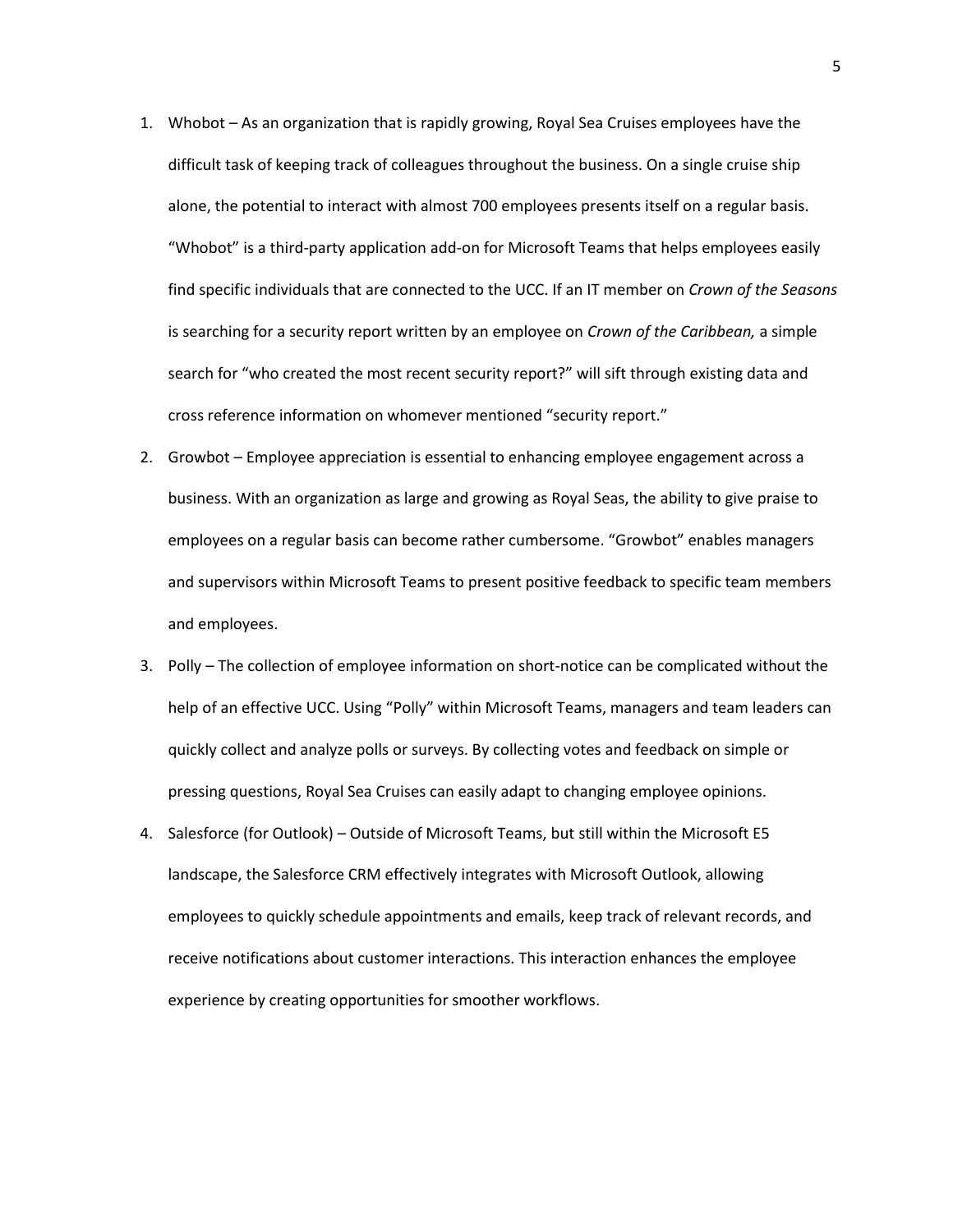#### **Cybersecurity and Microsoft E5**

Regarding recent cybersecurity concerns within the Royal Sea Cruises workspace, Microsoft E5 is strongly recommended thanks to its built-in security solutions. The defense solutions include identify and access management, information protection, threat protection, data loss prevention and security management – ultimately resulting in fewer breaches, lower overall remediation costs, and stronger compliance (Protect). The Microsoft E5 security and defense systems helps protects organizations like Royal Sea Cruises from advanced email threats via the Microsoft Defender Advanced Threat Protection (ATP). While training is essential to avoiding the consequences of a phishing scheme, additional ATP takes advantage of advanced artificial intelligence and machine learning algorithms to automate incident response and improve security positioning for future threat protection.

Additionally, Information-protection technology tools in Microsoft 365 E5 are used to secure the exchange of encrypted data between key stakeholders. Through the application, administrators control the access to sensitive information through customizable policies. Finally, as a global company, Royal Sea must remain compliant within GDPR and HIPAAA regulations. Considering the capabilities of Microsoft Teams and Microsoft E5, including integrations, third-party applications, and security solutions, the following user-stories were developed to specify interactions users may encounter if the Microsoft Teams + E5 UCC environment was adopted.

| <b>SCENARIO</b>                                                                                                                                                                                                                                                                                       | <b>SOLUTION</b>                                                            |
|-------------------------------------------------------------------------------------------------------------------------------------------------------------------------------------------------------------------------------------------------------------------------------------------------------|----------------------------------------------------------------------------|
| <b>Bob from IT:</b> Security solutions are so complex,<br>and as we grow, I need to consider the human<br>aspect of cyber breaches. While our staff is<br>trained on avoiding phishing and other forms of<br>social engineering, keeping up with the changes is<br>incredibly difficult, even for me. | Office 365 E5 Security Solutions - AI-enabled<br>phishing scheme combatant |
| Janet from Customer Service: I need to constantly<br>communicate with the shoreside staff in Fort<br>Lauderdale on the fly. I hate the monotony of                                                                                                                                                    | Office 365 E5 File Sharing, Chat, Video<br>Conferencing and Calls          |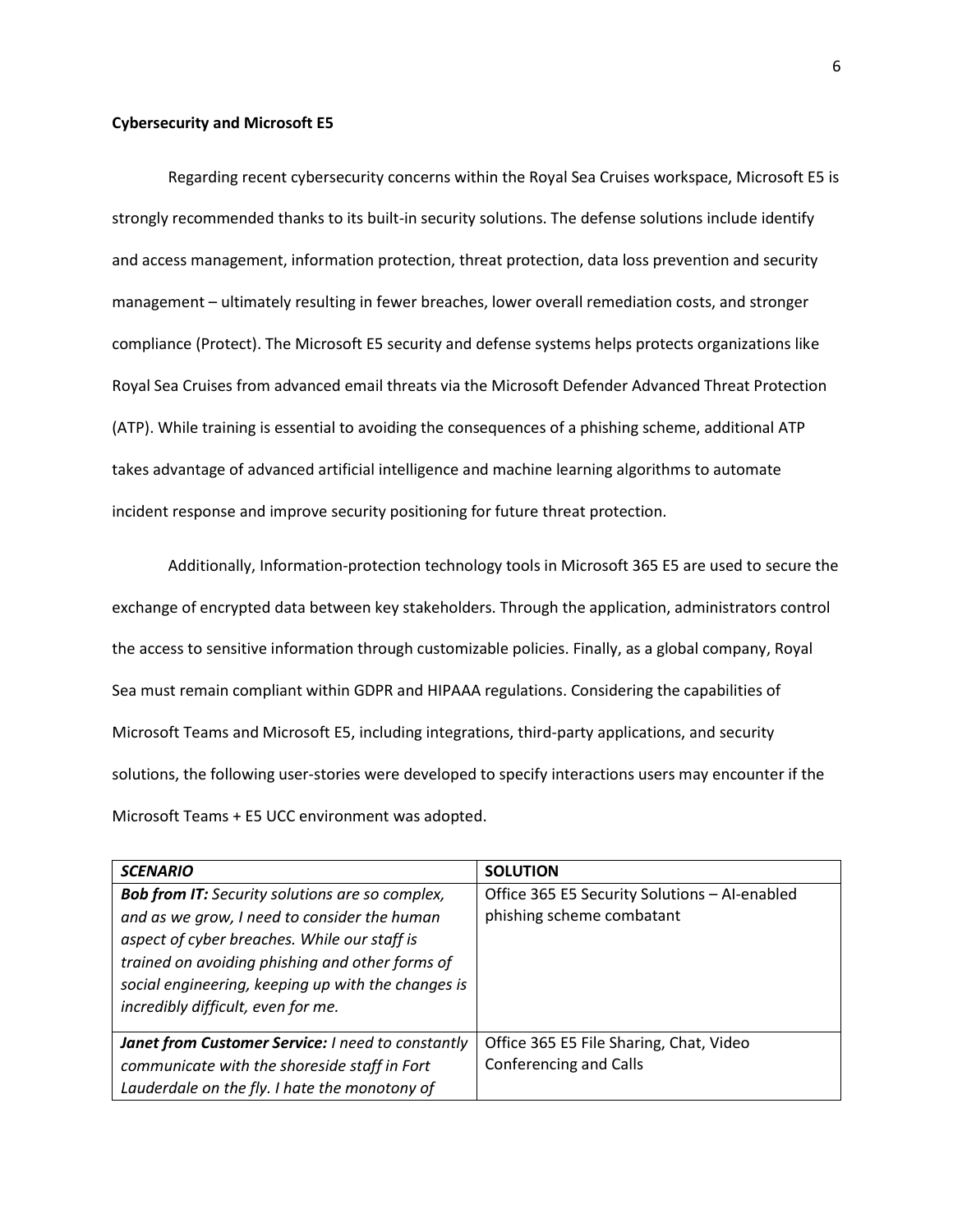| email but without proper communication nothing<br>ever gets done. Beyond communication,<br>collaboration is a key role for me. Saving out<br>different versions of documents is infuriating and<br>time consuming!                                                                                                                                                                                                             |                                                                                                                                       |
|--------------------------------------------------------------------------------------------------------------------------------------------------------------------------------------------------------------------------------------------------------------------------------------------------------------------------------------------------------------------------------------------------------------------------------|---------------------------------------------------------------------------------------------------------------------------------------|
| <b>Amelia from IT:</b> As a member of the IT staff on<br>Crown of the Atlantic, I need to quickly assess<br>problems and communicate solutions throughout<br>the ship on a moment-to-moment basis. There<br>aren't enough kiosks throughout the ship to do<br>this effectively. Frankly, sometimes I leave sticky<br>notes to other crew members throughout the ship<br>to let them know that something has been<br>addressed. | Microsoft Teams Chat with Whobot Plugin -<br>Quickly find employee designations and message<br>colleagues about tasks being finished. |

# **Fleet-wide & corporate-wide deployment schedule and timeline**

Deployment of Microsoft E5 is expedited thanks to Royal Seas current investment with Microsoft. The process to upgrade to Microsoft E5 from the already existing Microsoft 365 ProPlus is quick. Rather than needing to set deployment goals, take inventory of existing infrastructure and stock, and set up Office 365 services throughout, upgrading to Microsoft 365 E5 is done through the internal licensing controls in the Volume Licensing Service Center where activation keys and software installs will be implemented company-wide. In this case, the schedule and timeline for upgrading to Microsoft E5 will only take about a week. North Timber Consulting will aid in the process of upgrading the licensing agreement between Royal Sea Cruises and Microsoft.

According to a survey conducted by Forrester research in 2017 on the effectiveness of Microsoft 365 Enterprise E5, "Through improved collaboration and communication, all employees — from the Csuite to first line workers — were empowered to productively and innovatively do their jobs" (Forrester 2018).

# **Hosting and management of E5 in Current Royal Sea core infrastructure**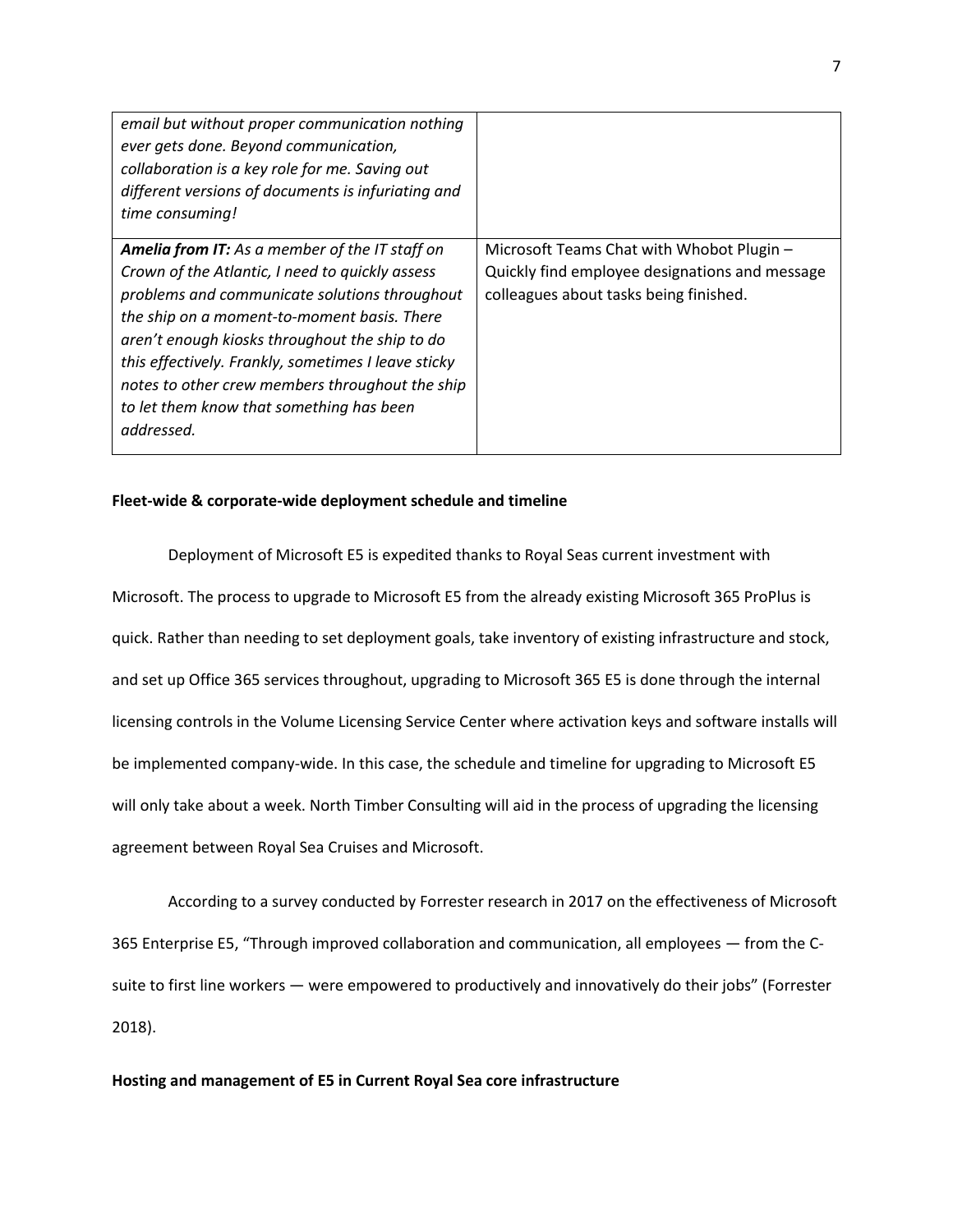The current core infrastructure of Royal Sea Cruises supports and will continue to support the proposed Microsoft E5 platform. Laptop, desktop, and mobile integrations in the Microsoft E5 will need no additional core infrastructure changes for the foreseeable future.

# **Proposal for end-user training and on-going support for 60 month/5-year plan**

North Timber Consulting will provide initial training for Microsoft Teams. Our training deployments incorporate a train-the-trainers approach. Typically, we will run in-person workshops to ensure that essential personnel have the skills and confidence to hold private training sessions within their teams. This method fosters comradery and team confidence through mentor/mentee training while reducing the overall training budget.

This would allow for additional employee cooperation and engagement in addition to reducing costs as well as making the training methods easily scalable to future employee additions past the 60 month support period. This would allow for additional employee cooperation and engagement in addition to reducing costs as well as making the training methods easily scalable to future employee additions past the 60-month support period.

With the E5 license users gain access to Microsoft streams. Streams will be utilized to disseminate training videos to employees in case they need additional help or need guidance on a specific issue. Additionally, Microsoft Streams will be used for company-wide meetings where full attendance is encouraged, such as quarterly reviews and end of fiscal year presentations. Training will be offered at \$1000 per person to generate an effective "train-the-trainer" model. Trainers can be trained up to Level 2 Run Support. Service level agreements are valued \$10,200 per year for Express, plus an additional \$40 per fulfiller or approver per month.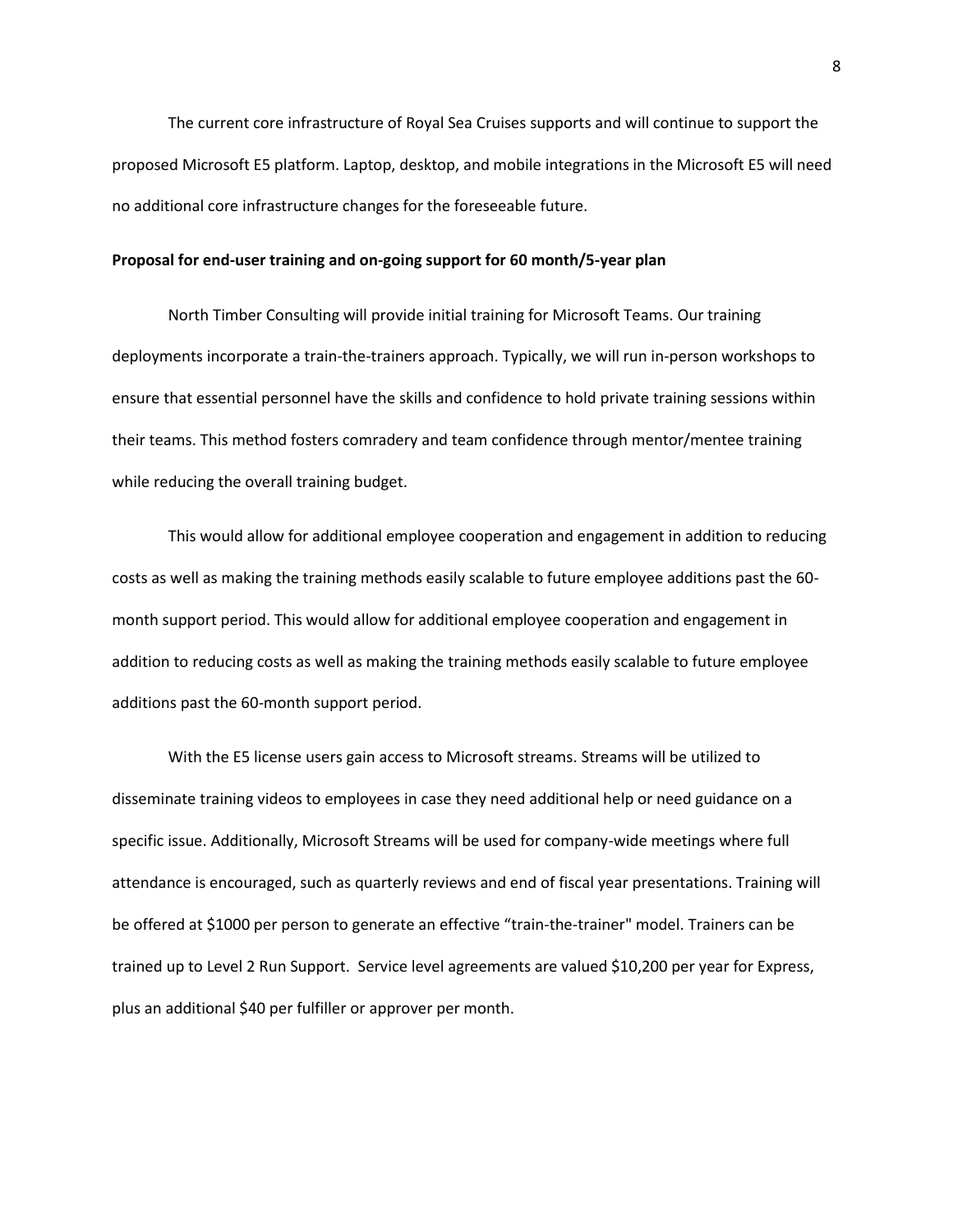# **Summary of Total Benefits**

The following benefits were calculated using Microsoft's Value Calculator. The information is

| <b>Benefit Area</b>         | Year 1       | Year 2       | Year 3       | <b>Total</b> |  |  |
|-----------------------------|--------------|--------------|--------------|--------------|--|--|
| Compliance                  | \$116,121    | \$116,121    | \$116,121    | \$348,362    |  |  |
| Insights                    | \$144,018    | \$411,481    | \$822,962    | \$1,378,461  |  |  |
| <b>IT Management</b>        | \$2,027,431  | \$2,256,101  | \$2,256,101  | \$6,539,632  |  |  |
| <b>Mobility and Devices</b> | \$1,101,956  | \$1,101,956  | \$1,101,956  | \$3,305,867  |  |  |
| Security                    | \$1,232,547  | \$1,643,396  | \$1,643,396  | \$4,519,338  |  |  |
| Teamwork                    | \$7,651,265  | \$14,515,540 | \$14,892,923 | \$37,059,727 |  |  |
| <b>Work Management</b>      | \$248,377    | \$1,490,264  | \$1,987,019  | \$37,059,727 |  |  |
| <b>Total Summary</b>        | \$12,521,714 | \$21,534,857 | \$22,820,475 | \$56,877,047 |  |  |
| <b>Financial Breakdown</b>  |              |              |              |              |  |  |

based on the number of *current* employees for Royal Sea Cruises.

The following breakdown reviews the costs and benefits of implementing Microsoft E5 over the

course of three years. In the first year, \$2 million will be spent for the initial implementation of the E5.

Over the next two years, the benefits of the program dramatically outweigh the costs.

|                      | Year 1         | Year 2         | Year 3         | Total           |
|----------------------|----------------|----------------|----------------|-----------------|
| Costs                | \$ -14,928,755 | $$ -5,530,306$ | $$ -5,530,306$ | $$ -25,989,367$ |
| <b>Benefits</b>      | \$12.521.714   | \$21.534.857   | \$22,820,475   | \$56,877,047    |
| <b>Net Cash Flow</b> | $$ -2,407,041$ | \$16,004,551   | \$17,290,170   | \$30,887,680    |